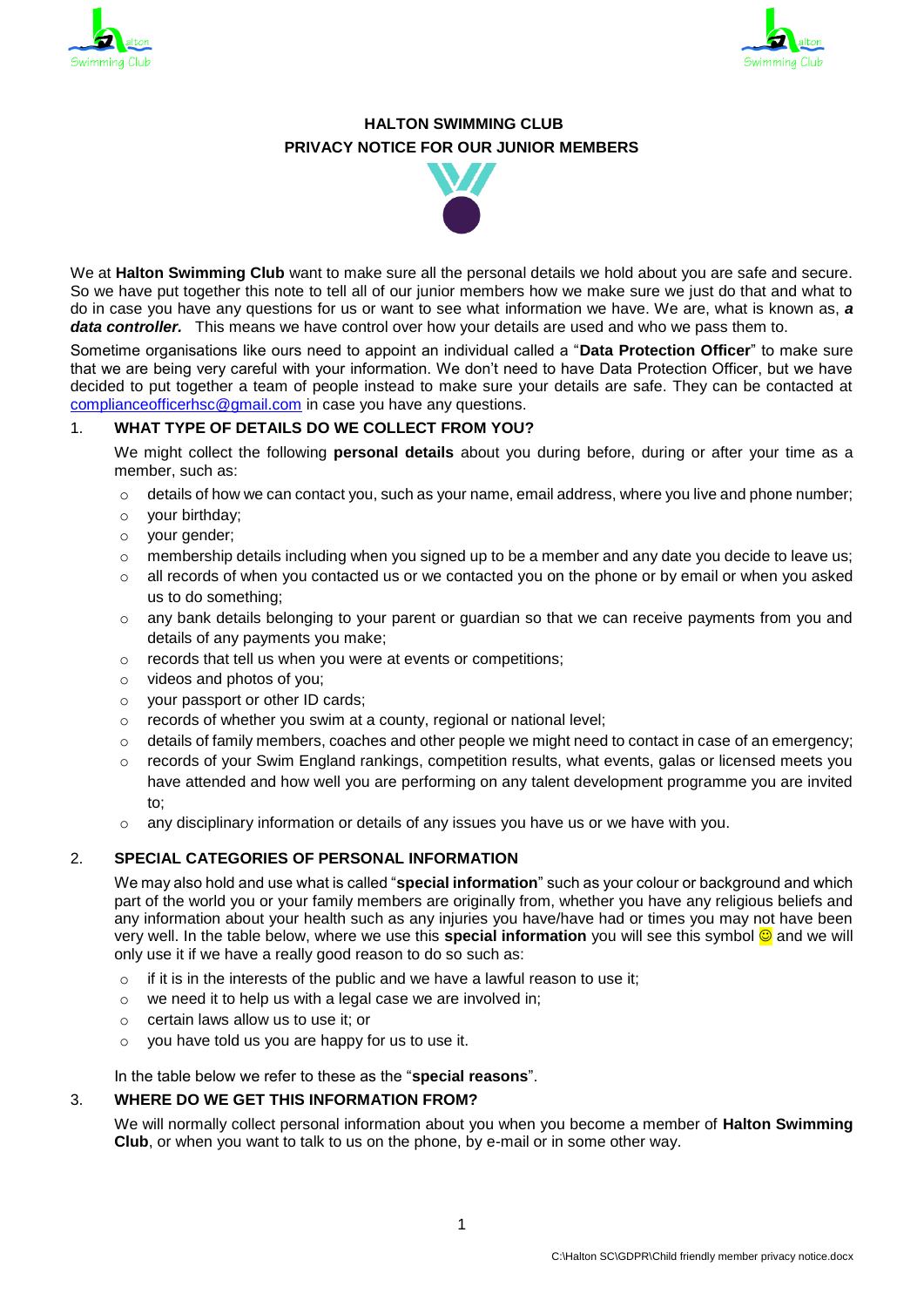



## 4. **HOW DO WE USE YOUR INFORMATION?**

| What do we use your information                                  | What type of                               | What reason do we have to use it (this is                                                 |
|------------------------------------------------------------------|--------------------------------------------|-------------------------------------------------------------------------------------------|
| for?                                                             | information do we use?                     | the boring legal bit)                                                                     |
| To make sure your membership<br>with us runs smoothly and we can | All contact and<br>membership details, any | We need all this information to make sure we<br>do a good job in managing your membership |
| provide the very best service for                                | chats we have had and                      | with us.                                                                                  |
| you.                                                             | your likes and dislikes.                   |                                                                                           |
|                                                                  |                                            |                                                                                           |
| To provide you with merchandise                                  | All contact and                            | We need all this information to make sure you                                             |
| or other services/ products you                                  | membership details.                        | get the merchandise and services you ordered.                                             |
| have ordered from us.                                            |                                            |                                                                                           |
|                                                                  | Your parent/guardian's                     |                                                                                           |
| To send you information which we                                 | payment information.<br>All contact and    | We need all this information to make sure we                                              |
| think you might like based as part                               | membership details.                        | do a good job in managing your membership                                                 |
| of your membership such as                                       |                                            | with us.                                                                                  |
| details about competitions and                                   |                                            |                                                                                           |
| events we are running, offers and                                |                                            |                                                                                           |
| discounts and any updates on                                     |                                            |                                                                                           |
| competitive swimming.                                            |                                            |                                                                                           |
| To send you other information we                                 | All contact and                            | Only where you have told us you want to                                                   |
| think you might like or which you                                | membership details and                     | receive this type of information.                                                         |
| have asked us to send to you.                                    | your likes and dislikes.                   |                                                                                           |
|                                                                  |                                            | If you are under the age of 13 your parent or                                             |
|                                                                  |                                            | guardian must have given their consent to                                                 |
|                                                                  |                                            | allow us to send you marketing messages.                                                  |
|                                                                  |                                            |                                                                                           |
| To help you if you have a                                        | Contact details and any                    | It is in our interests to make sure we deal with                                          |
| question or you are not happy                                    | chats we have had.                         | any issues you have quickly.                                                              |
| with something we have done.                                     |                                            |                                                                                           |
|                                                                  |                                            |                                                                                           |
| <b>We will keep all of your details</b>                          | All of your personal                       | It is in our interests to hold your details on file                                       |
| on our files.                                                    | details.                                   | so we can deal with any issues with your                                                  |
|                                                                  |                                            | membership and to make sure we do a good                                                  |
|                                                                  |                                            | job in managing your membership. Sometimes                                                |
|                                                                  |                                            | we may have to keep your details because the<br>law tells us we have to.                  |
|                                                                  |                                            |                                                                                           |
|                                                                  |                                            | If we use any 'special information', we will                                              |
|                                                                  |                                            | only do so on the basis of one of the 'special<br>reasons' we talked about above.         |
|                                                                  |                                            |                                                                                           |
|                                                                  |                                            |                                                                                           |
| To protect our IT systems.                                       | Details about how you                      | It is in our interests to make sure that our IT                                           |
|                                                                  | use our website.                           | systems are safe and secure for all of our staff                                          |
|                                                                  |                                            | and you to use.                                                                           |
|                                                                  |                                            |                                                                                           |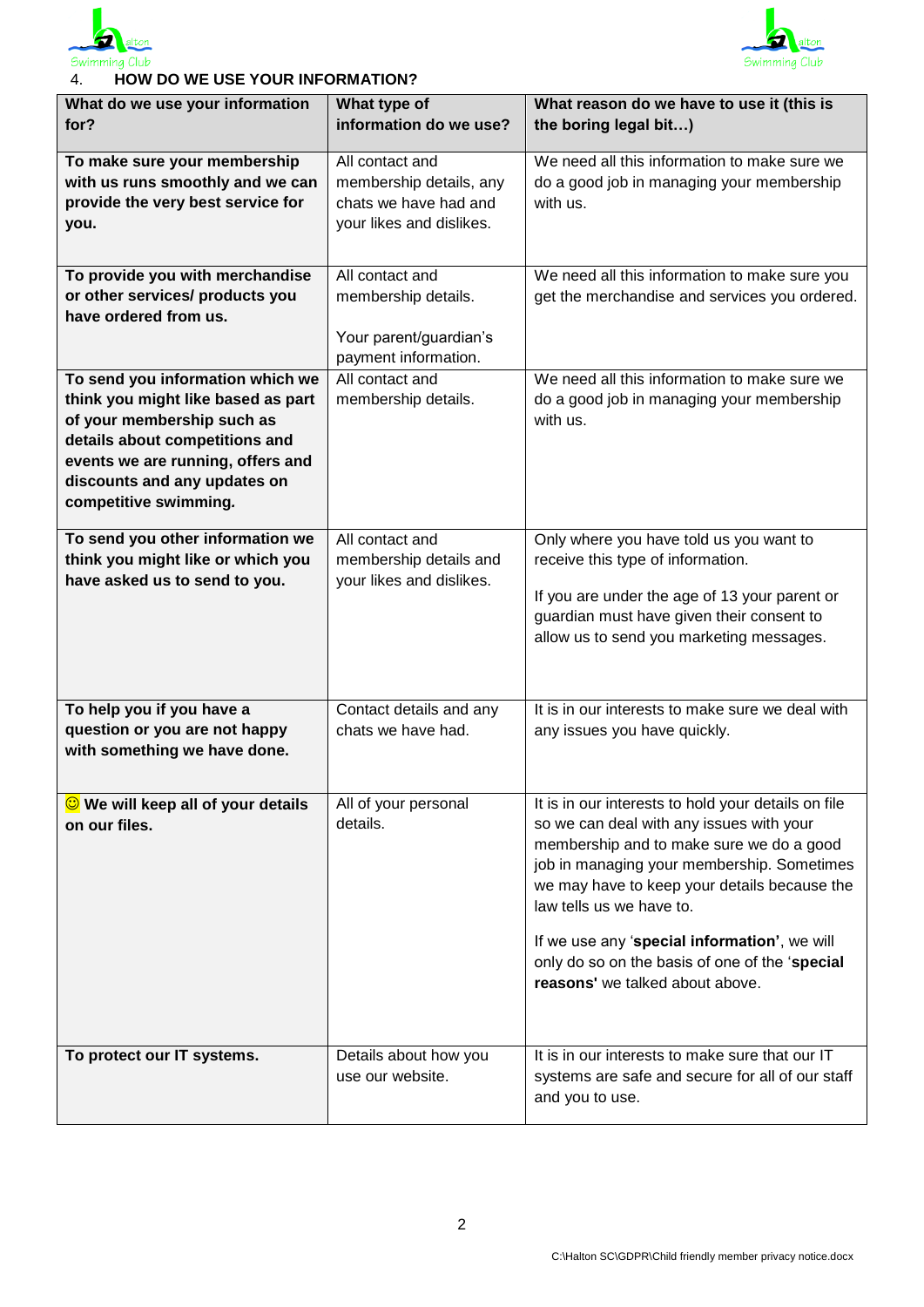



| We occasionally carry out<br>research on what events you have<br>attended to understand what is<br>'on trend'.                                                                                                                                        | Details of the events and<br>competitions<br>you<br>have<br>attended.                                                                                                                                             | It is in our interests to make sure that our<br>membership is targeted and relevant for you.                                                                                                                                                                                  |
|-------------------------------------------------------------------------------------------------------------------------------------------------------------------------------------------------------------------------------------------------------|-------------------------------------------------------------------------------------------------------------------------------------------------------------------------------------------------------------------|-------------------------------------------------------------------------------------------------------------------------------------------------------------------------------------------------------------------------------------------------------------------------------|
| To promote the sport and<br>membership of the club.                                                                                                                                                                                                   | Any photos or videos of<br>you.                                                                                                                                                                                   | Only where you have told us you are happy to<br>use our photos.                                                                                                                                                                                                               |
| To make sure we are keeping up<br>with health and safety.                                                                                                                                                                                             | Details of the events and<br>competitions you have<br>attended.                                                                                                                                                   | It is in our interests to make sure we provide<br>you and others like you with a safe place to<br>play your sport.<br>Sometimes we may have to keep your details<br>because the law tells us we have to.                                                                      |
| To register you on to and keep<br>track of any events and<br>competitions you attend.                                                                                                                                                                 | <b>Details</b><br>about<br>your<br>performance (but we won't<br>'special<br>use<br>any<br>information')<br>and<br>the<br>events or competitions<br>you have attended.                                             | We need all this information to make sure we<br>do a good job in managing your development<br>through the performance pathway.                                                                                                                                                |
| <b>C</b> We will use your details to<br>assess your performance and to<br>find out what else we can do to<br>help you improve your<br>development and training with us.                                                                               | <b>Details</b><br>about<br>your<br>the<br>performance<br>and<br>or competitions<br>events<br>you have attended.<br>We might also hold details<br>about your health and any<br>club<br>county<br>or<br>membership. | We need all this information to make sure we<br>do a good job in managing your development<br>through the performance programme.<br>If we use any information about your health,<br>we will only do so on the basis of one of the<br>'special reasons' we talked about above. |
| C To arrange for any trip or<br>transportation to and from an<br>event.                                                                                                                                                                               | Any ID cards or passport<br>information you give us,<br>details of family members;<br>emergency contacts; your<br>parent/guardian's<br>payment information and<br>details about your health.                      | We need all this information to make sure we<br>can make arrangements for any trip you go on.<br>If we use any 'special information', we will<br>only do so on the basis of one of the 'special<br>reasons' we talked about above.                                            |
| <b>C</b> We might use details about<br>your health (including any injuries<br>or disability) to make sure you are<br>training in a safe environment by<br>making changes to our training<br>sessions to ensure you are well<br>enough to participate. | Details about your health.                                                                                                                                                                                        | We will only use this 'special information', on<br>the basis of one of the 'special reasons' we<br>talked about above.                                                                                                                                                        |
| C To put together all the<br>information we need in case there<br>are any disciplinary or other<br>issues with your membership.                                                                                                                       | All of your personal<br>details.                                                                                                                                                                                  | It is in our interests to make sure we provide<br>you and others like you with a safe and fair<br>place to play your sport.                                                                                                                                                   |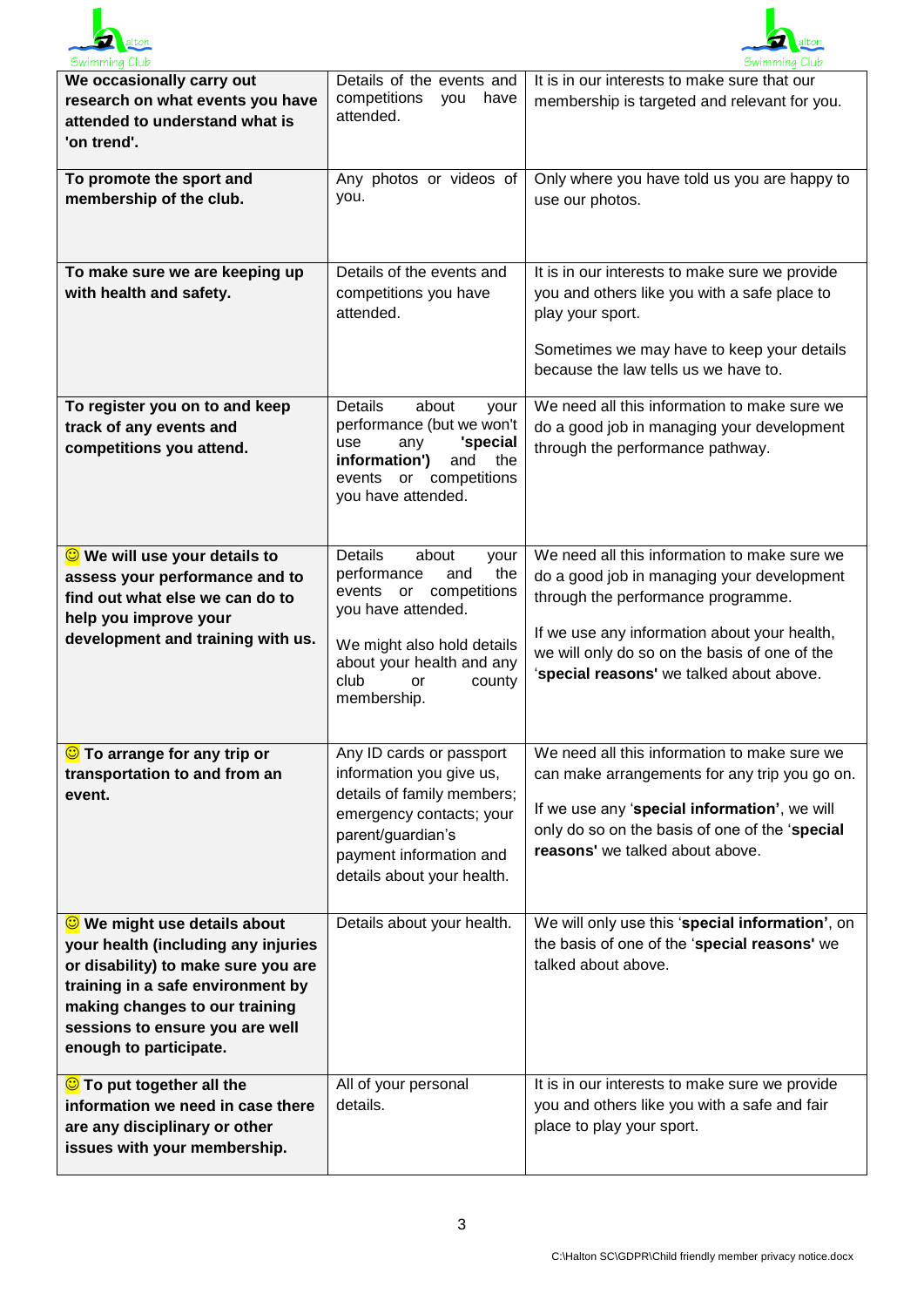



|                                                                                 |                                                                                                                                                         | If we use any 'special information', we will<br>only do so on the basis of one of the 'special<br>reasons' we talked about above.                                                                                                                                                                              |
|---------------------------------------------------------------------------------|---------------------------------------------------------------------------------------------------------------------------------------------------------|----------------------------------------------------------------------------------------------------------------------------------------------------------------------------------------------------------------------------------------------------------------------------------------------------------------|
| $\bigcirc$ To make sure we are fairly<br>offering opportunities to<br>everyone. | Name, your birthday,<br>gender, information which<br>part of the world you or<br>your family are from,<br>details about your health<br>and performance. | It is in our interests to make sure we provide<br>you and others like you with the same<br>opportunity to get into sport no matter who you<br>are and where you come from<br>If we use any 'special information', we will<br>only do so on the basis of one of the 'special<br>reasons' we talked about above. |

In some cases we might need the information you have given us to make sure we can do what we say we are going to do with your details. Other times, we may not need it, but if we don't have it, we may not be able to provide you with the best possible service.

If you have told us we can use your information in a certain way, you can tell us to stop using it at any time, by contacting compliance officerhsc@gmail.com.

### 5. **WHO ELSE MAY USE YOUR DETAILS?**

We may send your details to others to help us run our organisation. These are:

- o **Anyone you have said you are happy for us to send your details to**.
- o **To any regional or governing body:** to help us to improve and keep an eye on developments in the sport.
- o **Organisations that provide services to us**: such as marketing specialists, the people who carry out research for us, computer services;
- o **Our Commercial Partners**: so that we provide you with details on any special offers, opportunities, products and services and other benefits you get from our commercial partners as part of your membership package;
- o **The Government or our regulators**: where the law tells us to do so or to help them with any investigations.
- o **Police, law enforcement and security services**: to help them with any investigation, prevention of crime or matter of national security.

## 6. **ARE YOUR DETAILS SAFE?**

We have put in place lots of security measures to make sure your details don't go missing or get used in a way they shouldn't be. We have a great team of people working with us who are trained to know how to use your details securely and will only use your details when and how we tell them to.

*Did you know that all 'data controllers' based in the European Union and the UK like us are subject to laws that make sure that your personal details are safe?* That is why we don't share your personal details to anyone outside of the UK and the European Union. If someone else is using your details because we have told them to, we will also make sure that we put measures in place with them to protect it.

## 7. **HOW LONG DO WE KEEP PERSONAL INFORMATION FOR?**

We collect personal details from you for different reasons and so we might keep it for different lengths of time. For example, we might have to keep it for a long time for legal reasons, but most of the time, we will keep your details for 6 years after you last get in touch with us.

It is important to make sure that the details we hold about you is accurate and up-to-date, so make sure you let us know if anything like your email address or phone number changes. You can normally do this at the Swim Desk, at Renewal or by contacting us at [competitionsecretaryhsc@gmail.com.](mailto:competitionsecretaryhsc@gmail.com)